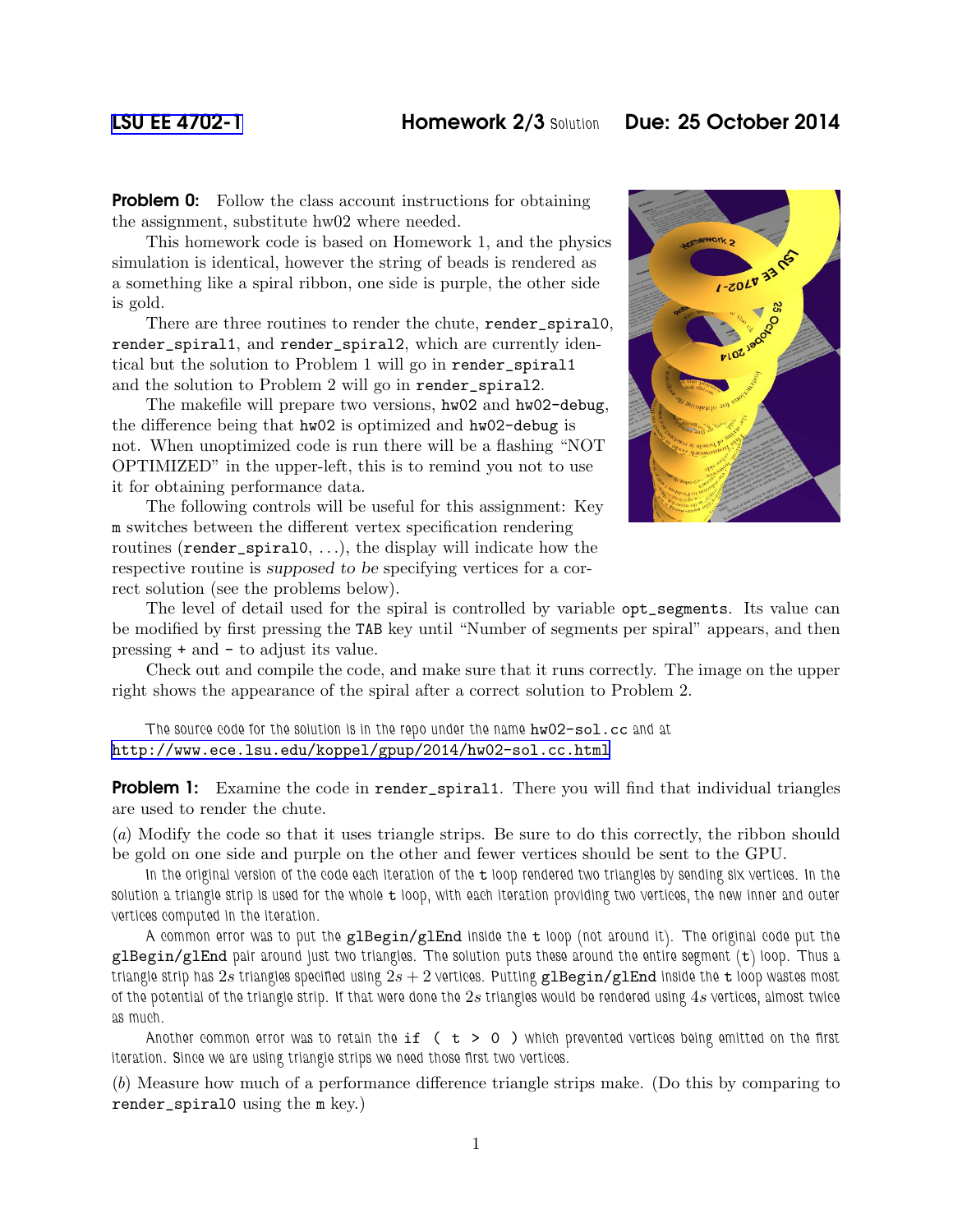*The measurement below is based on the optimized code (the one without* -debug *in the file name. It ran on an NVIDIA Quadro K2100M. The number of segments was increased to 100 to make it easier to measure the graphics load. For individual triangles the reported CPU and GPU times were* 5.4 ms *and* 1.35 ms*. For strips they were* 2.5 ms *and*  $0.77$  ms. So, by switching to triangle strips the GPU performance was  $2.16\times$  better and the CPU time was  $1.75\times$ *better.*

(*c*) Estimate the amount of data sent from CPU to GPU for the two versions of the code.

Let s denote the number of segments (value of opt segments) and let n denote the number of balls (the value of chain length*). Each spiral segment (the part that's computed by an iteration of the* t *loop) consists of two triangles. The total number of triangles is therefore* 2sn*.*

*For each vertex the following information is sent: a texture coordinate, a normal, and the vertex coordinate. The vertex coordinate and normal each have three components, the texture coordinate has two components, for a total of 8 components, each of which is a four-byte float. So for each vertex*  $8 \times 4 \,\mathrm{B} = 32 \,\mathrm{B}$  are sent.

*When specifying vertices using individual triangles, three vertices are sent for each triangle. The total data is*  $3 \times 2sn \times 32 B = 192sn B$  per frame. For triangle strips, the number of vertices sent is two plus the number of *triangles, or*  $2 + 2sn$ . The total amount of data is  $(2 + 2sn)32 B \approx 64sn B$  per frame, a bit more than a third of *the amount sent when using individual triangles.*

(*d*) Performance should be better with the triangle strips. How much was the improvement from render\_spiral0 to render\_spiral1 affected by:

• reduction in computation by the CPU and GPU? *Note: The original question did not include the phrase "by the CPU and GPU".*

*A lot for the GPU. That is, the vertex shader (the fixed function vertex shader for this homework) is run three times more frequently when using individual triangles. The CPU does about the same amount of computation in both cases.* For example, it computes norm\_inner the same number of times in render\_spiral0 and render\_spiral1.

• reduction in data sent to the GPU?

*A lot. One third as much data is sent.*

• reduction in work performed by the fragment shader (or fixed function equivalent)?

*None. The number of triangles hasn't changed, and therefore the number of fragments has not changed either, and so the fragment shader does the same amount of work in both cases.*

**Problem 2:** The code in render\_spiral0 and render\_spiral1 apply a texture to the spiral. The texture is a draft of this homework assignment. The code applies the texture so that the top and bottom of the page is mapped to the inner- and outer- part of the spiral. Modify render\_spiral1 so that the width of the page is one over the chain length and as one goes down the spiral one goes down the page. (As though the page were cut into horizontal strips and those strips were connected to form a spiral.) See the illustration above.

*Based on the description above, the width of the page should span the* **t** *loop.* That is, for **t=0** the texture *coordinate for the left-hand side of the page should be used, for* t=0.5 *the texture coordinate for the middle of the page* should be used, etc. This matches the coordinate space for textures, so the s component of the texture (akin to the x *axis) can be set to* t*. The* t *component (akin to the* y *axis) of the texture (which has nothing to do with variable* t*) should be based on variable* i*. For* i=1 *we want to be at the top of the page, meaning* t *is zero, for* i=chain length *we want* t *to be 1.*

*The problem below was originally assigned as Homework 2 Problem 3 but was later reassigned as Homework 3 Problem 1.*

**Problem 1:** In this problem use buffer objects to store vertices for one spiral section and transformation matrices to render all of them.